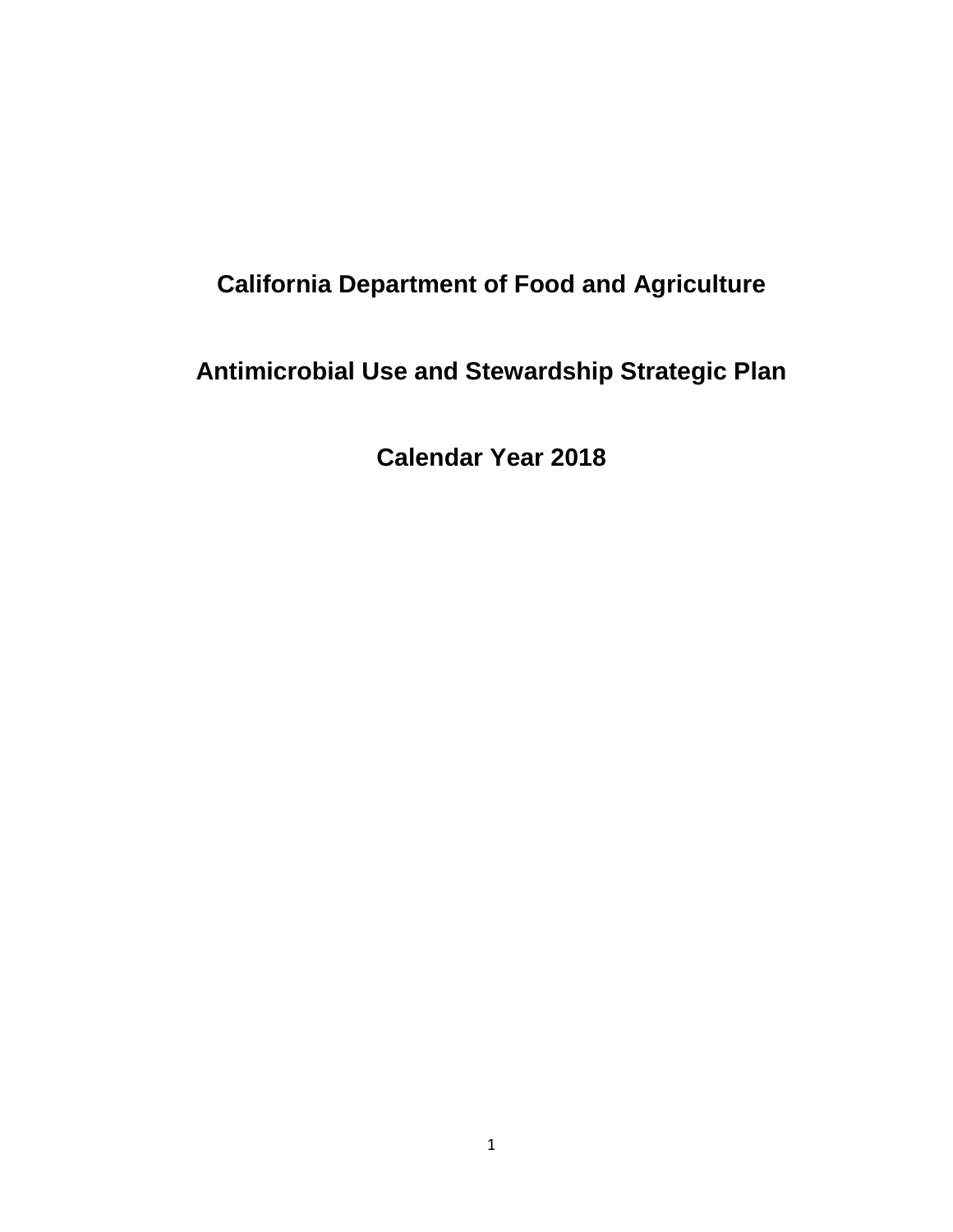#### **Forward**

This document constitutes the 2018 Strategic Plan for the Antimicrobial Use and Stewardship Program (AUS) of the California Department of Food and Agriculture. Included is an introduction to AUS that was also provided in the 2017 Strategic Plan, followed by the aims of each component of the program for 2018 and list of AUS stakeholders. Calendar year 2018 marks the second year of this program; please reference the 2017 Strategic Plan for the goals, objectives, and performance measures that were laid out for the first year.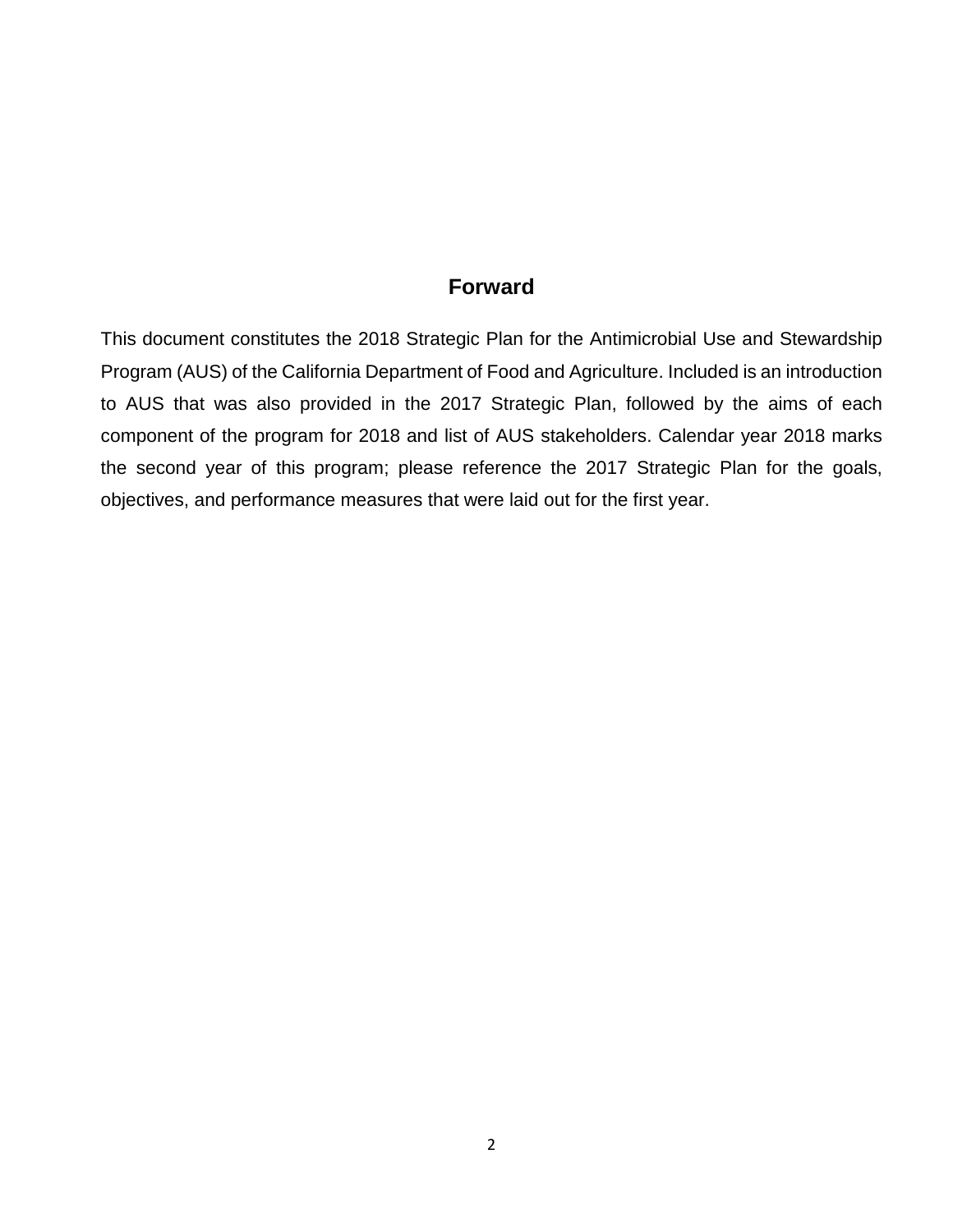## **A Message from Dr. Annette Jones, Director and State Veterinarian, Animal Health and Food Safety Services, and Natalie Krout-Greenberg, Director, Inspection Services March 2017**

The California Legislature passed and Governor Brown signed into law Senate Bill 27: Livestock: Use of Antimicrobial Drugs (Hill, Chapter 758, Statutes of 2015). Effective January 1, 2016, the law places a significant mandate on the California Department of Food and Agriculture (CDFA). Specifically the law requires CDFA, in consultation with the Veterinary Medical Board, the California Department of Public Health, universities, and cooperative extensions, to develop antimicrobial stewardship guidelines and best management practices on the proper use of medically important antimicrobial drugs (MIAD's). The law also requires the department to gather information on MIAD sales and usage, antimicrobial resistant bacteria, and livestock management practice data. Beginning January 1, 2018, California law will prohibit the administration of MIAD's to livestock, unless ordered by a licensed veterinarian through a prescription or veterinary feed directive pursuant to a veterinarian-client-patient relationship, and will prohibit the administration of a MIAD to livestock solely for purposes of promoting weight gain or improving feed efficiency, and includes some limits on prophylactic use.

Besides supporting compliance with legislated antimicrobial use restrictions, the Antimicrobial Use and Stewardship Program (AUS) within CDFA will gather information on antibiotic use, development of antimicrobial resistance, animal husbandry practices, and related health and economic outcomes. Working closely with livestock and poultry producers, retailers, veterinarians, health experts, and other interested parties, AUS will function as a catalyst for the development and adoption of meaningful antibiotic stewardship practices for more than 20 different species and livestock production types important to California. Stewardship best practices will continue to evolve as new information is gathered, with the intention of providing livestock and poultry owners and veterinarians updated tools to make optimal investment and treatment decisions that protect the health of animals under their care while mitigating the rate of the development of antimicrobial resistance to medically important antibiotics.

3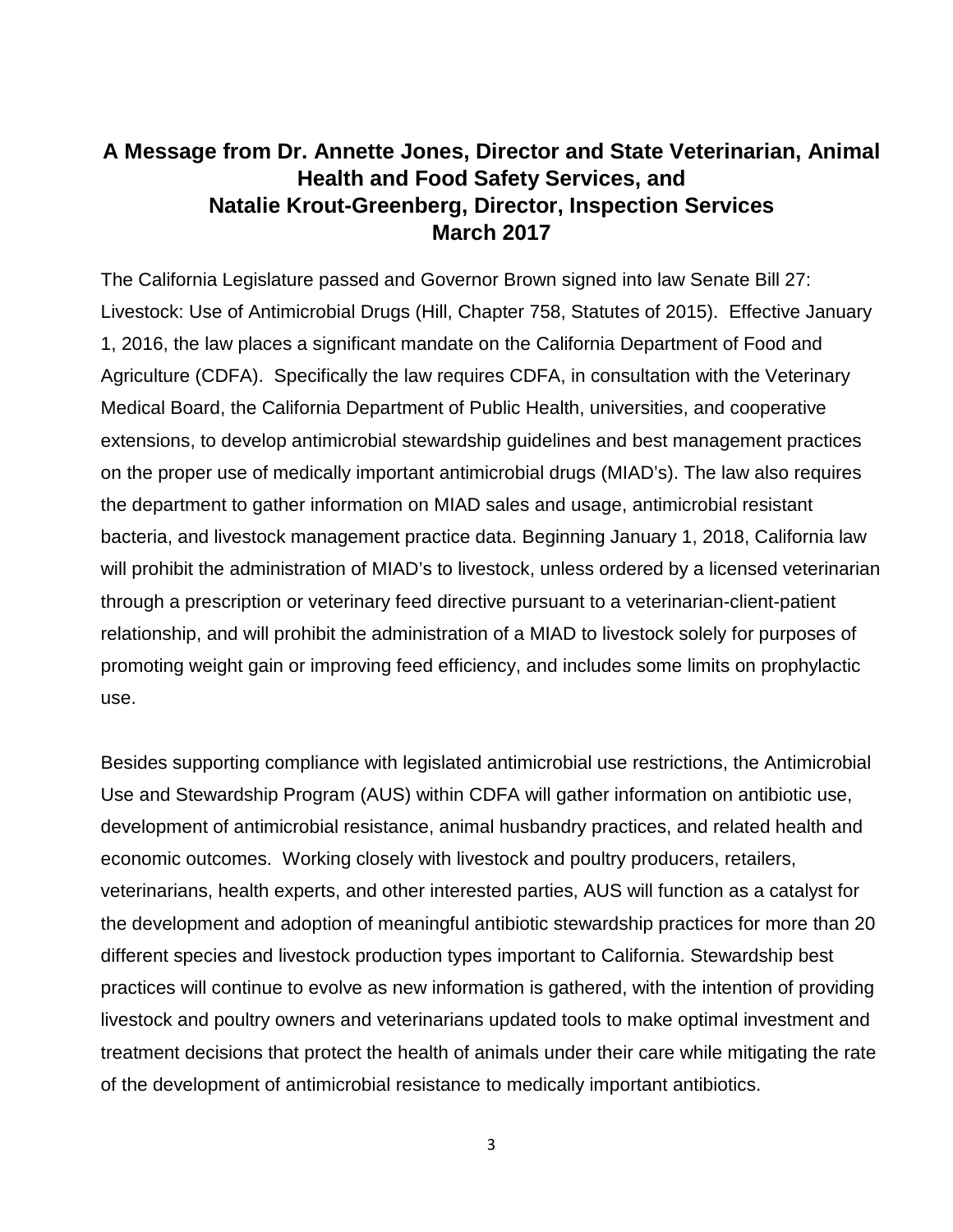#### **Mission Statement**

To provide leadership to California's livestock industry toward the mutual effort to mitigate practices contributing to the expansion of antimicrobial resistance, to reduce potentially harmful impacts from the use of antibiotics, to promote and protect animal health by preserving existing veterinary antimicrobial drugs for veterinary use, and to ensure a clean and wholesome food supply through sound science, education, stewardship, and proficient management.

#### **Vision Statement**

The CDFA Antimicrobial Use and Stewardship program will collaboratively partner with the California livestock industry and stakeholders in collecting information to help inform and develop the nation's first comprehensive antimicrobial stewardship model. This program will be recognized as the leader in innovative approaches to antibiotic resistance and responsible antibiotic use.

#### **Who We Are**

The mandates of SB 27 significantly impact three of CDFA's regulatory programs: the Animal Health and Food Safety Services (AHFSS) Division, the California Animal Health and Food Safety Laboratory System (CAHFS), Inspection Services (IS) Division: Feed, Fertilizer, and Livestock Drugs Regulatory Services (FFLDRS) Branch.

#### **Animal Health and Food Safety Services**

AHFSS protects public and animal health while enhancing stewardship of the environment. AHFSS employs veterinarians, food safety experts, inspectors, scientists, analysts, and other professionals in programs that protect the safety and security of meat, poultry, dairy products, and other foods of animal origin, assuring consumers and trading partners that California products are consistently safe. They also protect public health and animal health through the prevention, detection, and eradication of livestock and poultry diseases. They maintain the emergency response capabilities necessary to mitigate threats from catastrophic disease outbreaks in livestock or poultry that jeopardize the food supply or human health. They also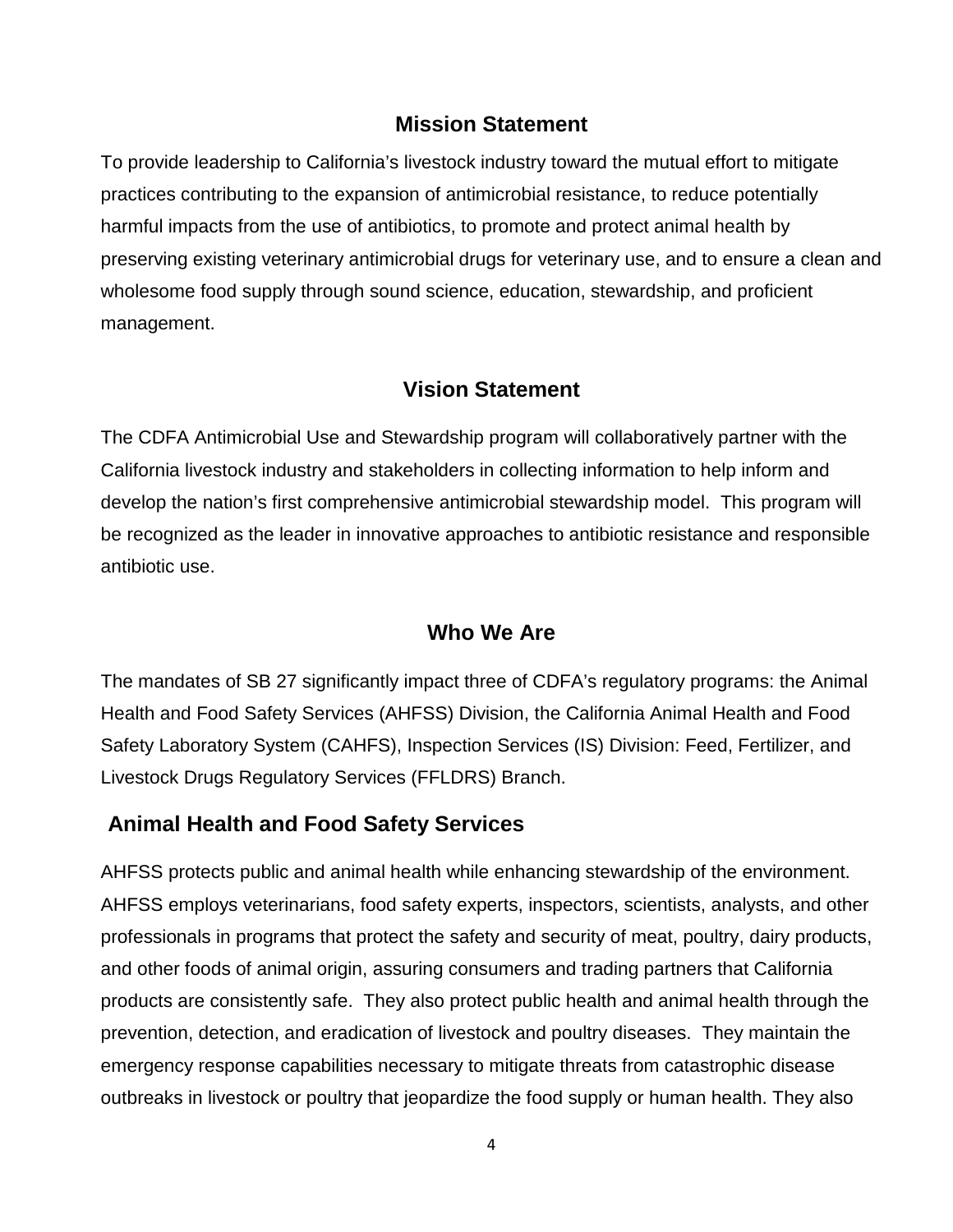respond to food contamination events involving food from animal origin, including implementation of mandatory recalls.

## **California Animal Health and Food Safety (CAHFS) Laboratory System**

CAHFS is the state entity responsible for providing rapid diagnostic laboratory testing for animal health diseases and those diseases that also affect humans. The laboratory is part of the National Animal Health Laboratory Network, which has been included as a component of national surveillance efforts in the current federal Action Plan<sup>[1](#page-4-0)</sup> for combating antimicrobial resistance.

## **Feed and Livestock Drugs Program**

The primary focus of CDFA's Feed and Livestock Drugs Program is to reinforce a clean and wholesome supply of meat, milk, and eggs. The laws and regulations define two very distinct and individual programs that the program staff work to carry out.

The Livestock Drugs program regulates over-the-counter livestock drugs and assures that such drugs are available to livestock producers for their use in protecting the health of California's livestock population, and that such use will, in turn, benefit the general public by providing an abundant supply of wholesome food and fiber. More specifically, livestock drugs intended for food production animals shall not be used in such a way as to cause a drug residue in food products derived from these animals. These responsibilities are performed through review and registration of livestock drug labels, and licensure of all retail facilities that sell restricted livestock drugs.

The Feed Inspection Program enforces the laws and regulations that govern the manufacture and distribution of livestock feed including medicated livestock feed that may contain Veterinary Feed Directives (VFDs). The Feed Inspection Program, along with the feed manufacturing industry, ensure that the product received by the consumer is of the quality and quantity purported by the manufacturer.

 $\overline{a}$ 

<span id="page-4-0"></span><sup>1</sup> National Action Plan for Combating Antibiotic-Resistance Bacteria, March 2015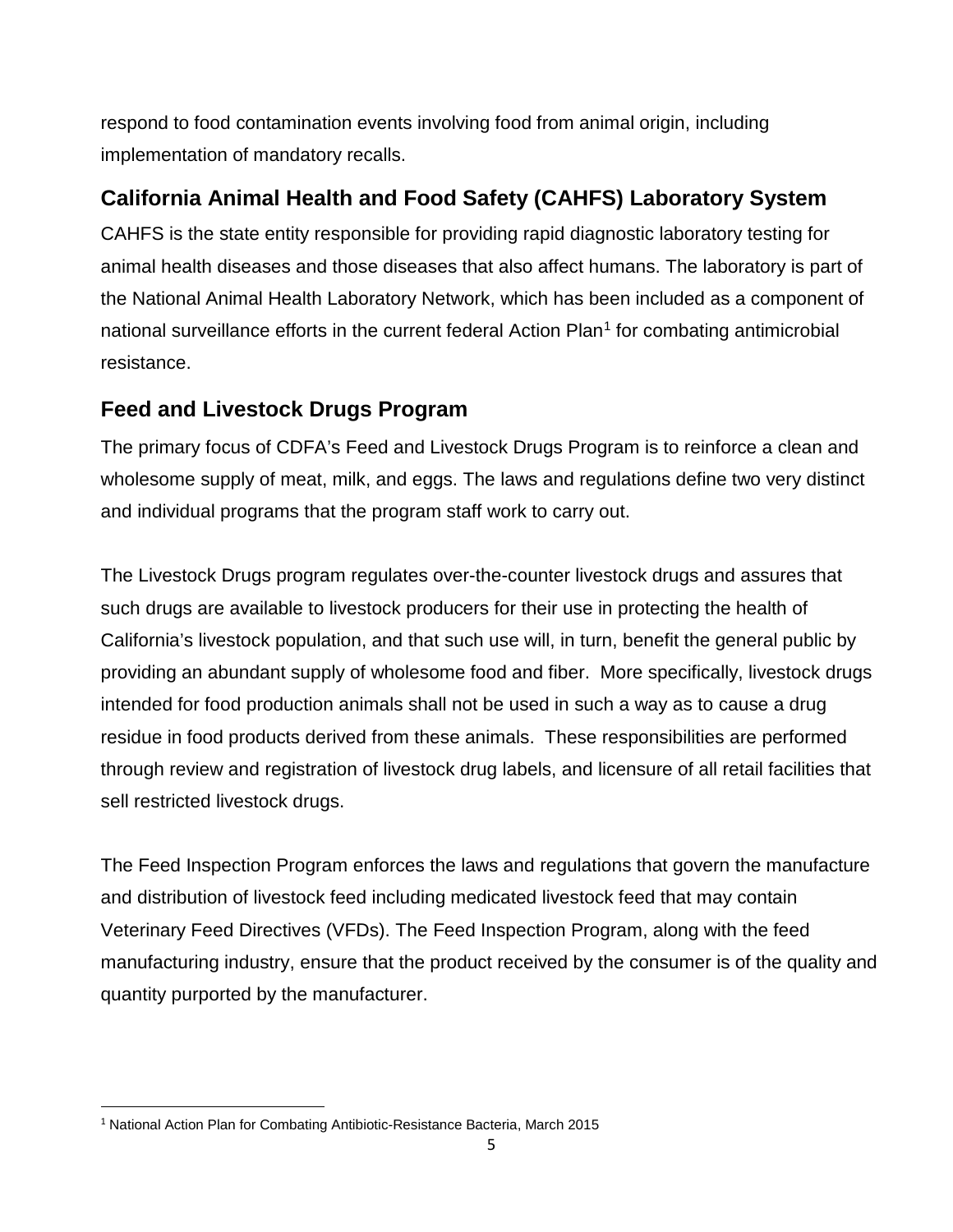## **Table of Contents**

| Program Administration     | Pages 7-8   |
|----------------------------|-------------|
| <b>Surveys and Studies</b> | Pages 8-10  |
| Stewardship                | Pages 10-12 |
| <b>Regulated Use</b>       | Pages 13-15 |
| <b>AUS Stakeholders</b>    | Page<br>16  |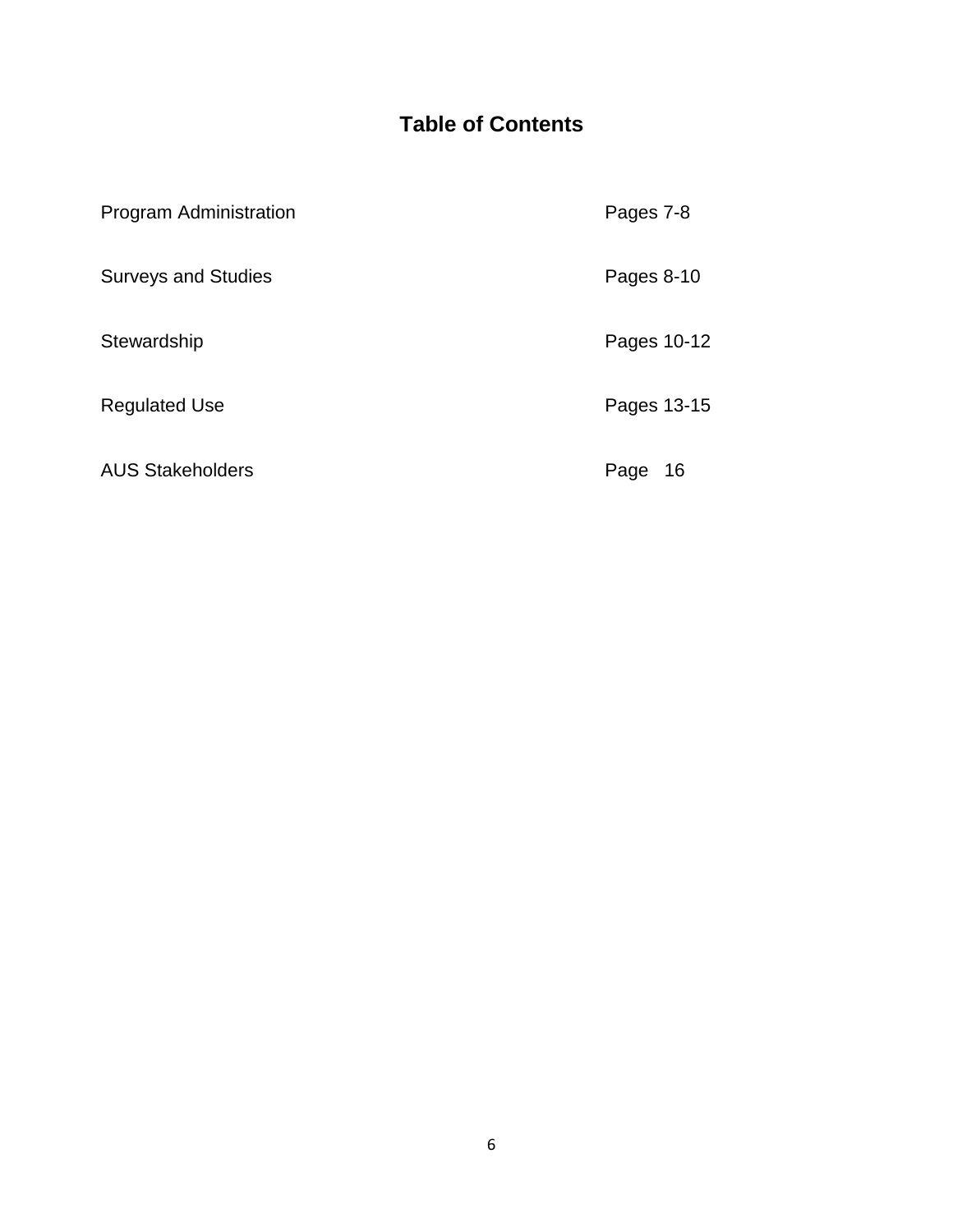## **Program Administration**

Senate Bill 27, Hill, Livestock: Use of Antimicrobial Drugs (SB 27), establishes an entirely new and progressive program in California. As such, although the 2017 Strategic Plan and effort addressed most infrastructure needs, the 2018 Strategic Plan must address additional needs as determined during the first year of operation.

#### **Goal:**

Finalize CDFA infrastructure required to effectively support full implementation of SB 27 mandates, incorporating information gained through initial implementation phases and continuing to maximally leverage existing private, academic, federal, and state resources.

## **Objectives:**

1. Fully fund the final phase of implementation via FY 2018-2019 Budget Change Proposal (BCP) (submitted in 2017) to meet workload requirements identified by the initial team.

*Performance Measure: Inclusion of the BCP for FY 2018-19 in the State budget.*

2. Continue to seek direct federal funding support, or United States Department of Agriculture (USDA) and Food and Drug Administration (FDA) cooperation if no federal funds can be obtained.

*Performance Measure: Direct federal funding sought or advocated for; USDA/FDA grants obtained; documentation in place of a structure for cooperation; documentation maintained of grants that are supported by CDFA but were written by other researchers and address California Antimicrobial Resistance (AMR) issues.*

- 3. Recruit, hire, and train program staff in accordance with approved funding. *Performance Measure: Training program developed and documented; all positions filled for FY 2017-18; and recruitment and hiring initiated for additional 2018-2019 positions.*
- 4. Finalize implementation of the AUS communication plan including:
	- a. SB 27/AUS Ad Hoc Stakeholder Advisory Committee
	- b. SB 27/AUS Interagency Committee
	- c. Website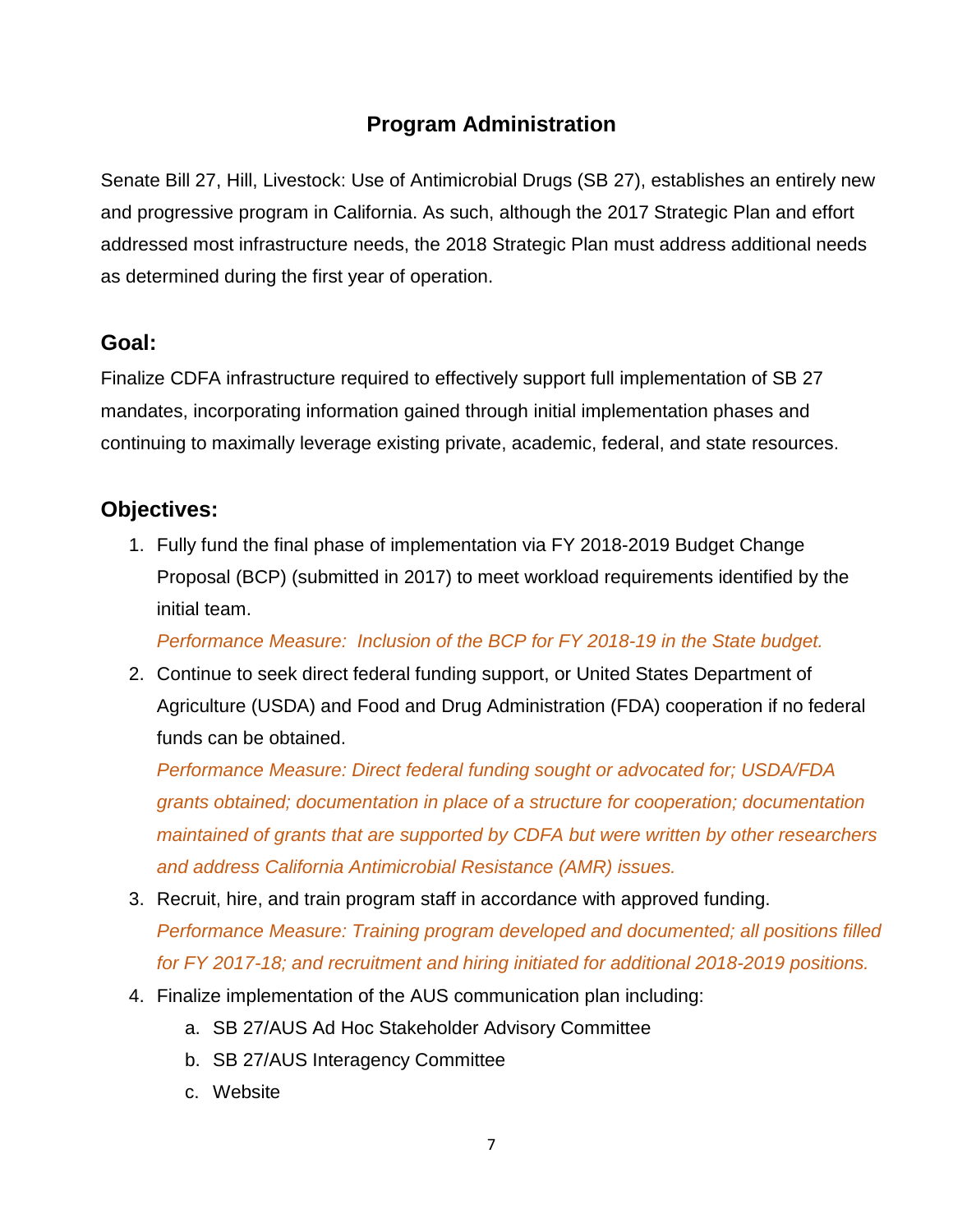- d. Report of 2018 program activities incorporated into the report for the Legislature as described in the Law
- e. Regional "town hall" or stakeholder meetings
- f. Business and professional organization updates

*Performance Measure: Plan completed and described in sufficient detail to implement all listed elements; report submitted to Legislature; and stakeholder year-end communication satisfaction survey administered.*

## **Surveys and Studies**

CDFA will partner with stakeholders and subject matter experts to gather information on antibiotic sales, antibiotic usage, antibiotic resistant bacteria, and livestock management practices [Food and Agricultural Code (FAC) Section 14405 Monitoring and Surveillance]. Information gathered will help inform producers' and veterinarians' decision-making and the development of antibiotic stewardship guidelines for individual production types.

#### **Goal:**

Continue strategic development and implementation of procedures for collecting representative information from California's major livestock segments, regions with considerable livestock production, and representative segments of the food production chain, to include retrospective trends and impacts of the recently implemented FDA rules and SB 27.

#### **Objectives:**

1. Continue to involve stakeholders and technical experts in AUS surveys, studies, project development, and task prioritization. *Performance Measure: Documented stakeholder engagement in report; and, year-end*

*stakeholder satisfaction survey administered.*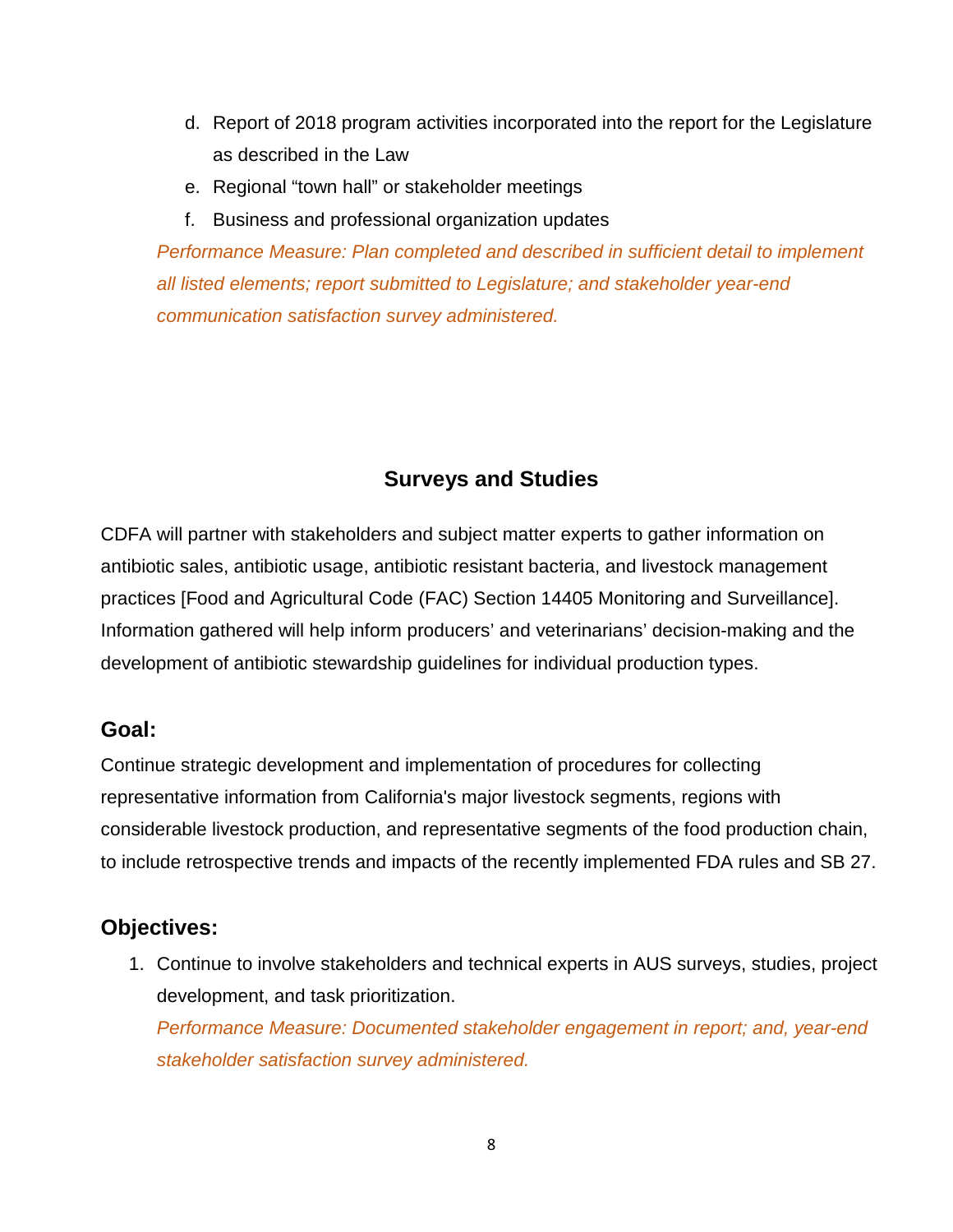- 2. Continue to maintain data security policies and capabilities, ensuring that the information gathered is held confidential and will not be disclosed to any person or government agency unless the data are aggregated to prevent the identification of an individual farm or business (FAC 14407). Such policies extend to include memorandums of understanding and/or data sharing agreements with cooperators. *Performance Measure: Data confidentiality maintained; and, standard operating procedures (SOPs) for data handling, access, and sharing reviewed by CDFA legal team or other experts and approved by the State Veterinarian.*
- 3. Continue to maintain data security policies and procedures to assure that information shared by participating agencies is protected per their requirements and per FAC 14407.

*Performance Measure: Data confidentiality maintained; and, standard operating procedures (SOPs) for data handling, access, and sharing reviewed by CDFA legal team or other experts and approved by the State Veterinarian.*

4. Support CAHFS resistance pattern studies

*Performance Measure: Utilize CAHFS resources in at least two studies to characterize pathogens and their resistance to antibiotics; and, preliminary samples received from private practitioners, characterized for resistance, and initial future sampling targets developed from this information*

- 5. Continue to develop and improve study designs and performance metrics based on scientific literature and in collaboration with experts in antimicrobial use and resistance. *Performance Measure: Maintain an annotated list of references for each study; and, summarize lessons learned in the report.*
- 6. Continue to collaborate with state, federal, and research institution partners to identify relevant data collected through external efforts and utilize such data as appropriate. *Performance Measure: List of data collected through external or cooperative efforts maintained and updated; data sharing documented or agreements in place with at least 3 partners; and, utilization of shared data described in the report.*
- 7. Develop and initiate or participate in studies intended to gather farm or other relevant data.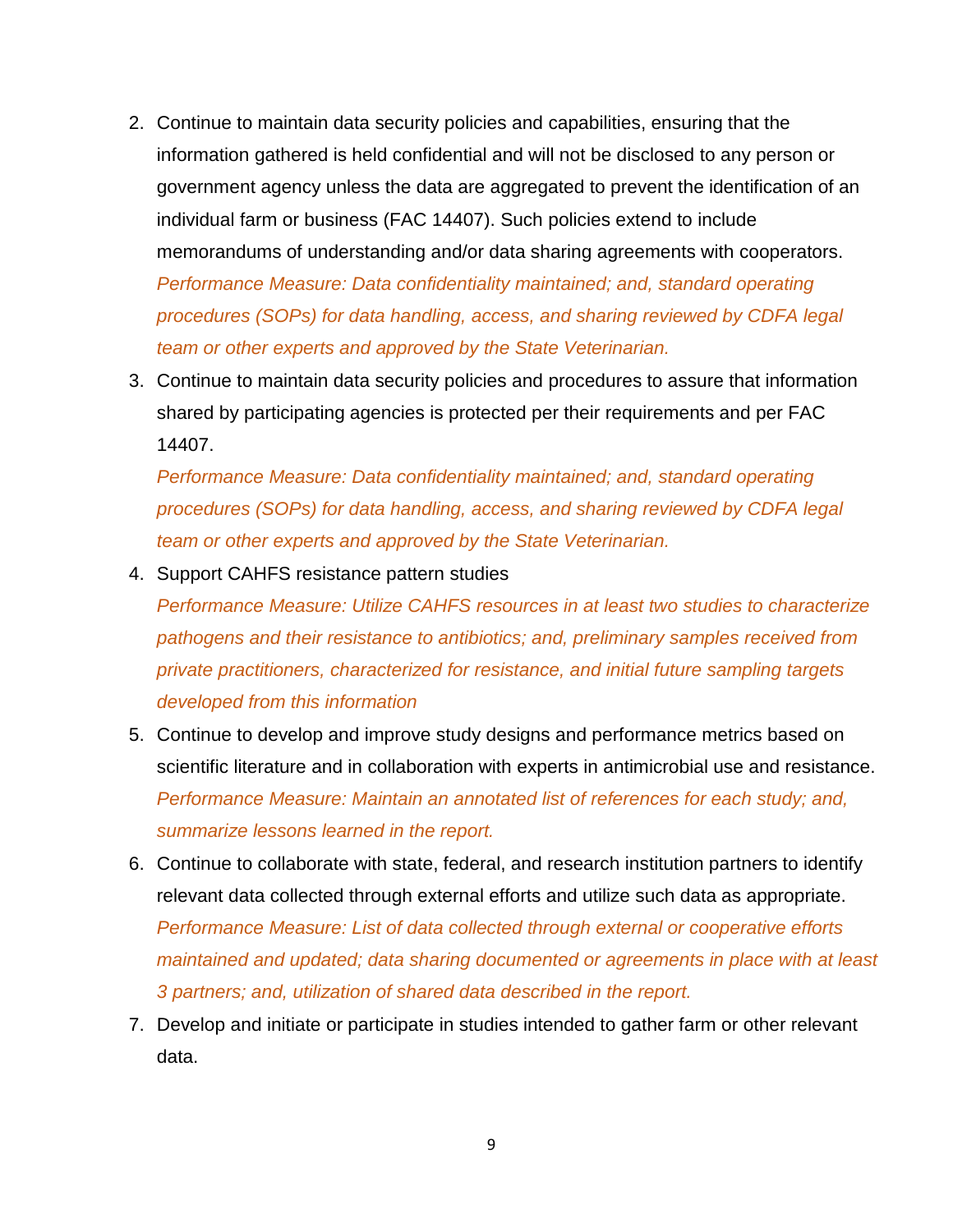*Performance Measure: Gather data on farm practices or other relevant information from 5 identified production systems and/or other sources by initiating and maintaining ongoing studies as needed to address gaps in knowledge and statistical validity.*

8. Complete sampling survey of MIAD sales in CA before Jan 2019 to gain sufficient benchmark data so as to be meaningfully interpreted in conjunction with other, more indepth, on-farm studies, both in CA and nationally.

*Performance Measure: Complete at least one data collection project for VFD feed sales and one for prescription medications.* 

9. Share gathered information in a way that provides producers, veterinarians, and other stakeholders with timely updates on findings regarding antibiotic sales and use, other disease management practices, and health outcomes.

*Performance Measure: Generate brief summaries of the findings of each AUS-funded study for participants and other stakeholders within 6 months of study completion; summarize the findings of completed or published AUS-funded studies and surveys in the report; and, year-end stakeholder satisfaction survey administered.*

#### **Stewardship**

CDFA will continue to consult with the Veterinary Medical Board (VMB), the California Department of Public Health, universities, and cooperative extensions to develop antimicrobial stewardship guidelines and best management practices for veterinarians, as well as livestock owners and their employees who are involved in administering MIADs. These guidelines will focus on the proper use of MIADs for disease treatment, control, and prevention and will include scientifically validated practical alternatives to the use of MIADs, including but not limited to the introduction of effective vaccines and good hygiene and management practices (FAC 14404).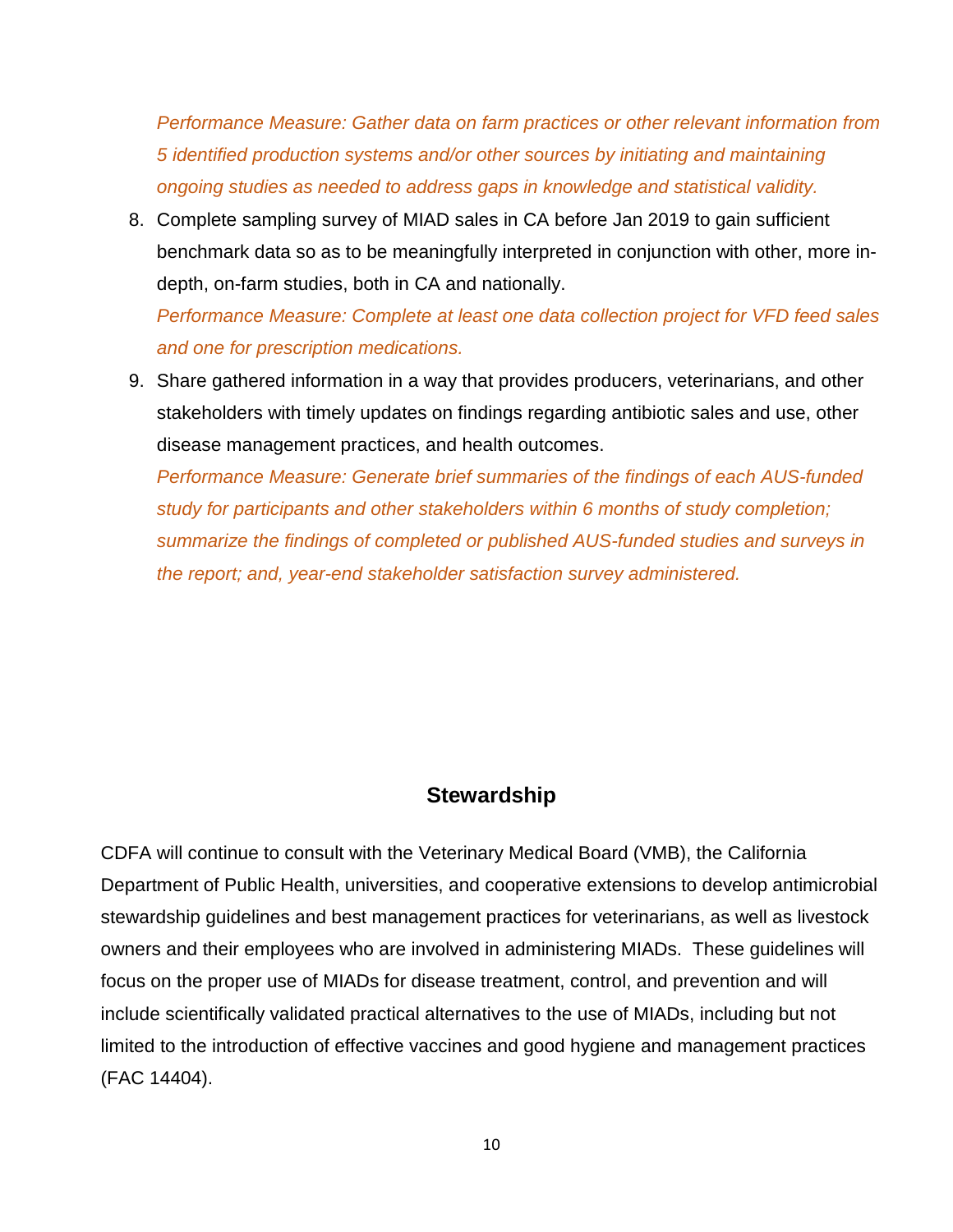## **Goal:**

Develop, and encourage producer adoption of, comprehensive antibiotic stewardship guidelines and best management practices (BMP) for at least two different livestock and/or poultry production types in 2018.

## **Objectives:**

- 1. Continue to refine recommended antimicrobial judicious use practices. *Performance Measure: Judicious use principles developed and updated annually by AUS under the guidance of the expert working group and approval of the State Veterinarian.*
- 2. Develop clinical resources that facilitate the practice of identified principles for the judicious use of antimicrobials.

*Performance Measure: Provide further education and promotion of CAHFS lab services related to AMR to veterinarians through at least four venues and via at least two methods (i.e. web resource, in person, accreditation, etc.).*

- 3. Develop specific stewardship guidelines for all livestock and poultry production types and components of BMPs based on surveys performed on relevant production groups. *Performance Measure: Initiate production of guidelines and BMP for at least two livestock and/or poultry production types; and, set timelines for completion of these guidelines.*
- 4. Continue targeted literature review to assess viable vaccination, sanitation, and biosecurity measures to support ongoing development and refinement of AUS stewardship guidelines and BMPs.

*Performance Measure: Integrate new and emerging information into the development and revision of AUS' stewardship guidelines.*

*5.* Initiate relationship with the programs and channels identified to have the greatest penetration to producers in each production type in order to disseminate stewardship guidelines and BMPs for relevant stakeholders in a timely and effective manner. *Performance Measure: Establish means to estimate penetration of programs for each*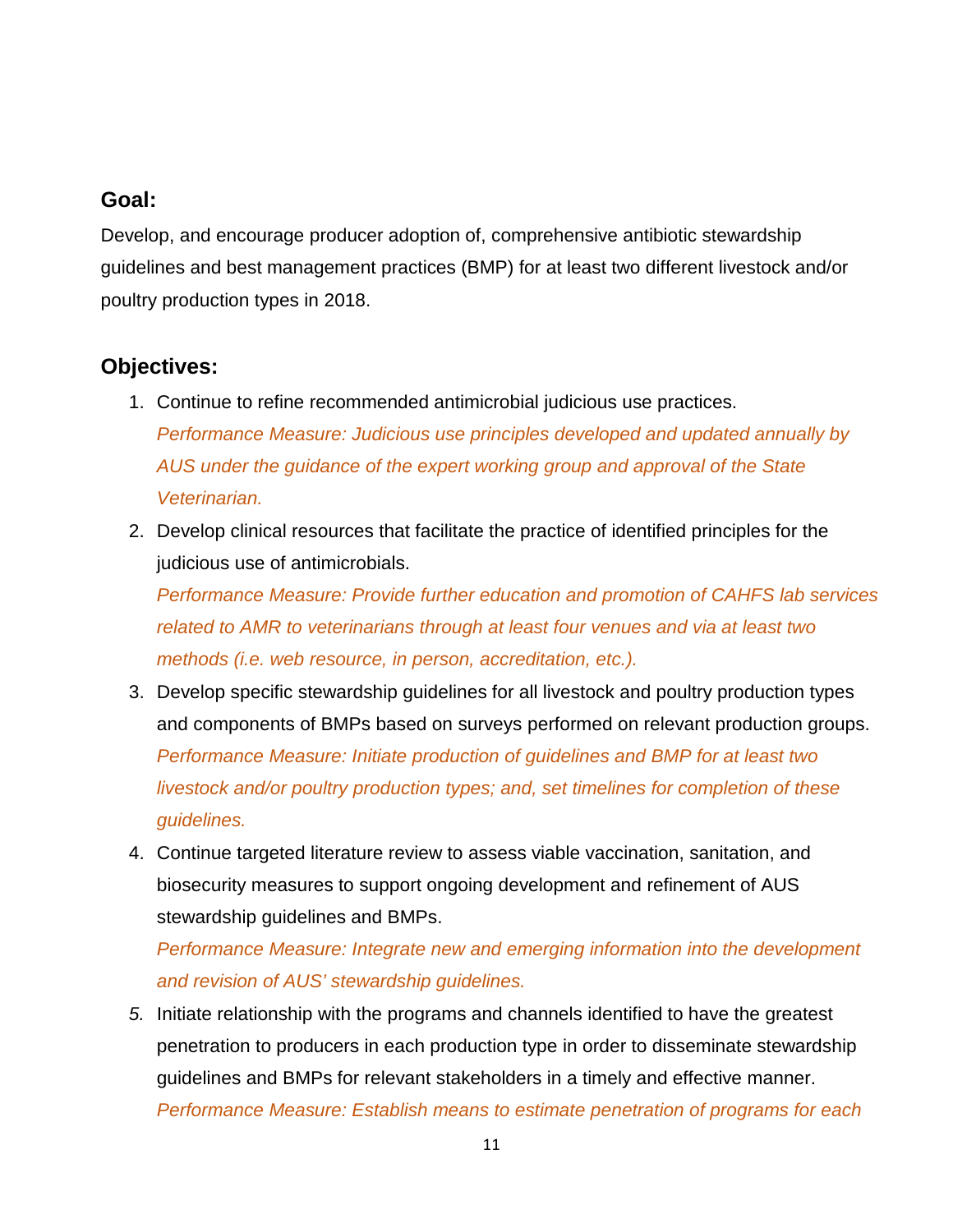*production class in order to identify best channels for dissemination of stewardship guidelines and BMPs; disseminate materials as the content is finalized; and, record and report outreach activities.* 

*6.* Identify and assess underserved communities to better understand and to support expanding access to veterinary services within the state.

*Performance Measure: Hold at least two "town hall" or similar meetings in underserved areas to better understand gaps in veterinary service access and potential solutions; and, develop and maintain a list of underserved areas that includes the criteria used for categorizing an area as underserved (e.g. species expertise, remote, etc.); share summary information on underserved community needs with veterinarians.*

*7.* In collaboration with USDA, VMB, and CVMA, support expansion of veterinary services in underserved communities by providing resources to veterinarians to assist them in expanding their practice to meet the needs of the community.

*Performance Measure: Provide information to veterinarians on available sources of education on species cross-training and in the skills needed to meet community needs.* 

- 8. Continue outreach and education to producers and veterinarians regarding stewardship, judicious use, and SB 27 antimicrobial use allowances.
	- a. Maintain communication via email and phone to help with questions.
	- b. Develop tools to address common problems.
	- c. Distribute educational materials through relevant stakeholder organizations.

*Performance Measure: Year-end stakeholder survey administered; documentation of questions, problems, and responses maintained; a system to track outreach and distribution of educational materials established; and, 2018 outreach performance adequately captured.*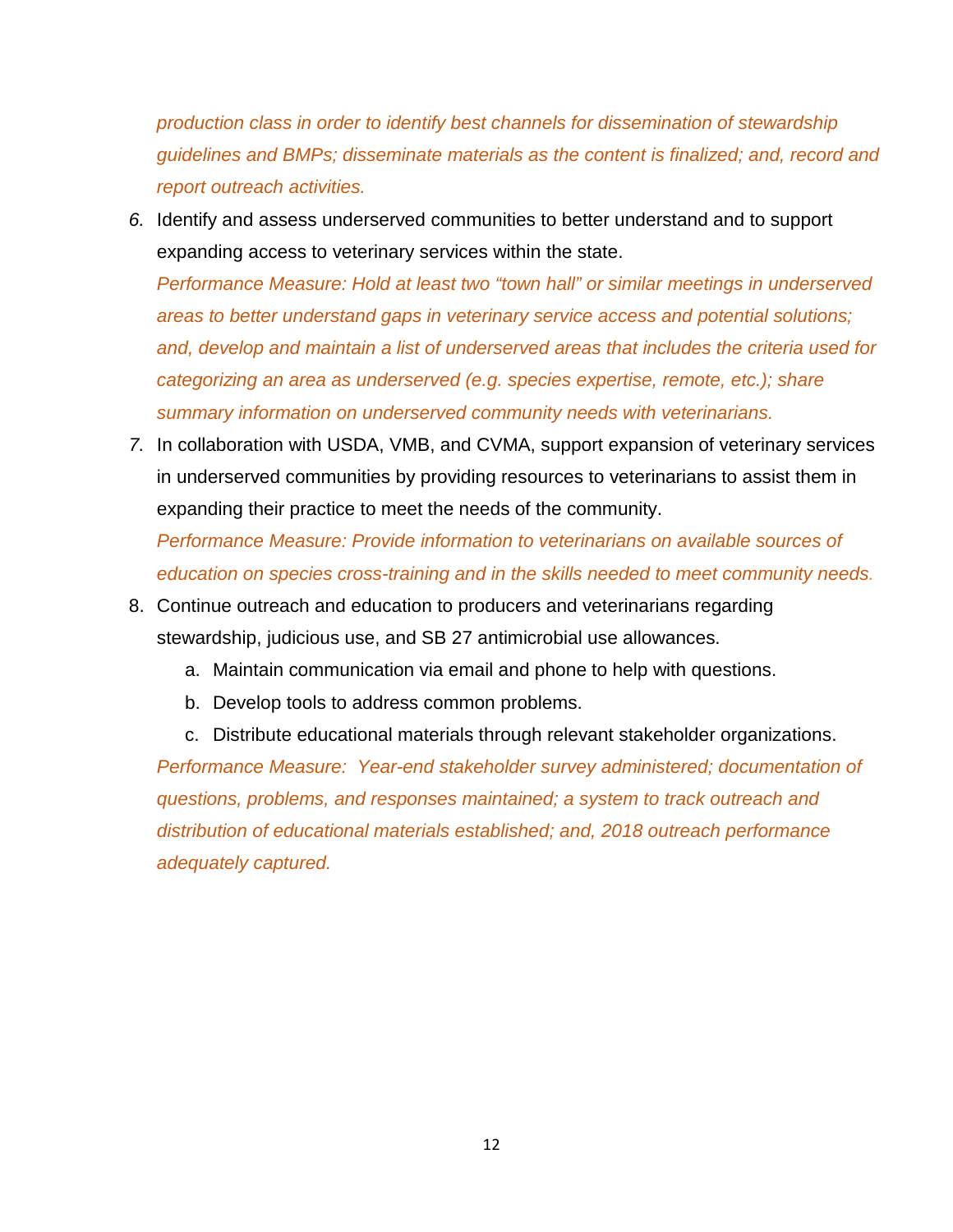## **Regulated Use**

Beginning in 2018, allowed uses of medically important antimicrobials in Livestock include treating or controlling the spread of a disease or infection, in relation to surgery or a medical procedure, or to prevent the contraction of a particular disease known to occur in a specific situation; use for the purposes of growth promotion and feed efficiency are specifically prohibited (FAC 14401 and 14402). Further, all use of medically important antimicrobials must be under the direction of a licensed veterinarian with a valid veterinarian-client-patient relationship using a prescription or veterinary feed directive (VFD). Drugs administered through feed with a valid VFD may be purchased from a facility that has filed a letter of intent with the FDA. As such, 2018 activity will continue to focus on education and outreach, and inspection and enforcement to ensure compliance with the sale and use of Medically Important Antimicrobial Drugs.

#### **Goal:**

Ensure that those impacted by these new provisions have access to outreach and that programs and agencies with shared jurisdiction collaborate on outreach and enforcement cooperative roles and responsibilities. Assess the need for clarifying regulations and complete the regulatory process for retail sale of California prescription MIADs.

#### **Objectives:**

- 1. Continue to collaborate with other state agencies, including Board of Pharmacy, to find solution sets to ensure producer access to California prescription MIADs for purchase. *Performance Measure: Solution sets are identified and documented; and, resolutions initiated*
- 2. Complete the regulatory process further defining CDFA regulatory oversight of retail sales of California prescription MIADs. *Performance Measure: The roles of the Board of Pharmacy and CDFA are clarified; and, the needed regulations are adopted.*
- 3. Assess the need for further regulations clarifying SB 27 and initiate the indicated regulatory processes.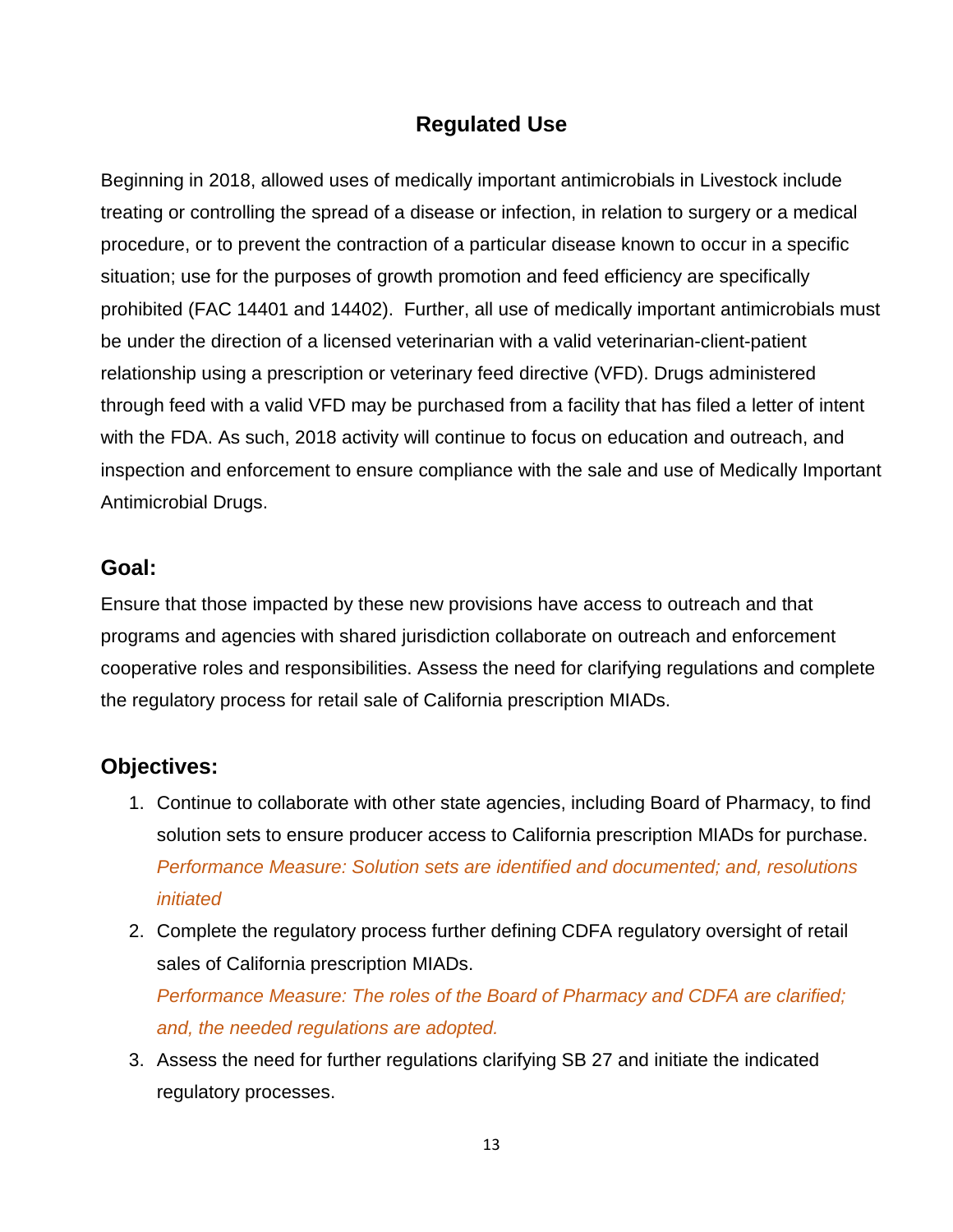#### *Performance Measure: Analysis summarized; and, identified regulations initiated.*

- 4. Develop material explaining the legal requirements including prescription and VFD requirements related to antimicrobial use in livestock including:
	- a. Brochures,
	- b. Handouts/Guidance Documents
	- c. Presentations
	- d. Videos/Webinars
	- e. Website information
	- f. Other formats as appropriate

*Performance Measure: Complete new materials; update existing materials as needed; and, year-end stakeholder satisfaction survey administered.*

- 5. Deliver outreach and education related to 2018 regulated antimicrobial use to:
	- a. CDFA licensed feed mills, distributors, and retail stores
	- b. Drug sponsors (manufacturers) and distributors
	- c. Relevant organizations (i.e. California Veterinary Medical Association, California Grain and Feed Association, California Cattlemen's Association, Pacific Egg and Poultry Association, California Poultry Federation, Western United Dairymen, Milk Producers Council, California Wool Growers Association, California Pork Producers Association, California Farm Bureau Federation, 4-H, FFA, etc.)
	- d. Regulatory staff
	- e. Producers of all applicable livestock and poultry types, livestock markets, custom harvest and USDA exempt poultry harvest facilities, CA licensed veterinarians, feedlots, and others engaged in applicable livestock and poultry production and harvest in California.

#### *Performance Measure: 80% penetration of identified audience outlets and venues.*

6. Inspect, monitor, and ensure VFD compliance at feed mills and feed distributors manufacturing or distributing VFD feeds. Gather information relative to the FDA VFD Rule and antimicrobial label changes that came into effect in 2017. Gather VFD data to support surveys and studies.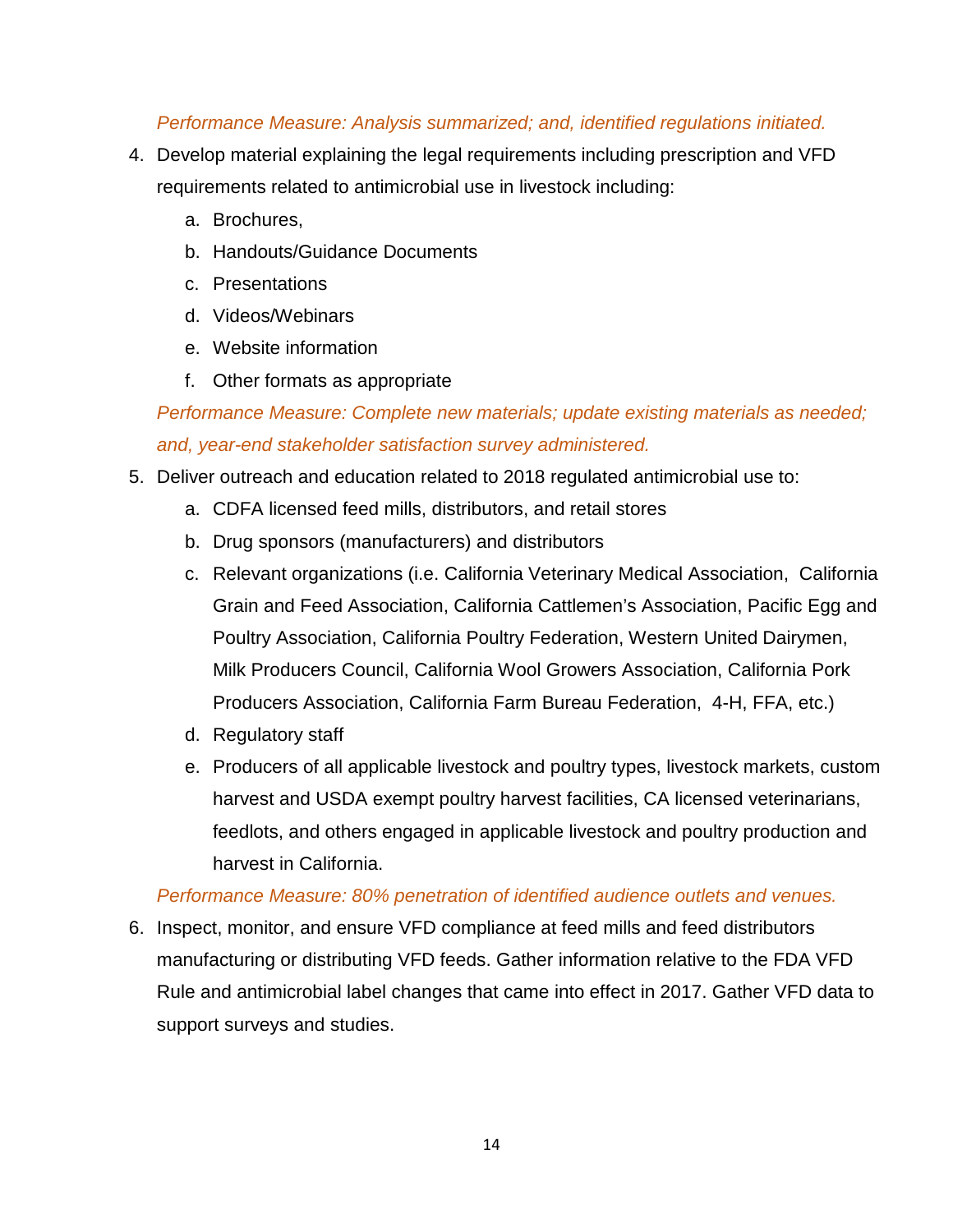*Performance Measure: Findings and compliance activities in all CDFA licensed feed mills selling products containing MIADs summarized and established as benchmark for future compliance improvement activities.*

- 7. Inspect, monitor, and ensure livestock drug retailers' compliance. *Performance Measure: Findings and compliance activities at CDFA licensed retailers, including those related to promulgated regulations, summarized and established as benchmark for future compliance improvement activities.*
- 8. Enhance collaboration with State and Federal agency partners in order to optimally enforce the provisions for antimicrobial use. *Performance Measure: Annual work plan developed and implemented that leverages outreach and jurisdictional enforcement authority as appropriate to include VMB, FDA,*

*USDA, CDFA- Inspection Service and Animal Health and Food Safety Divisions.*